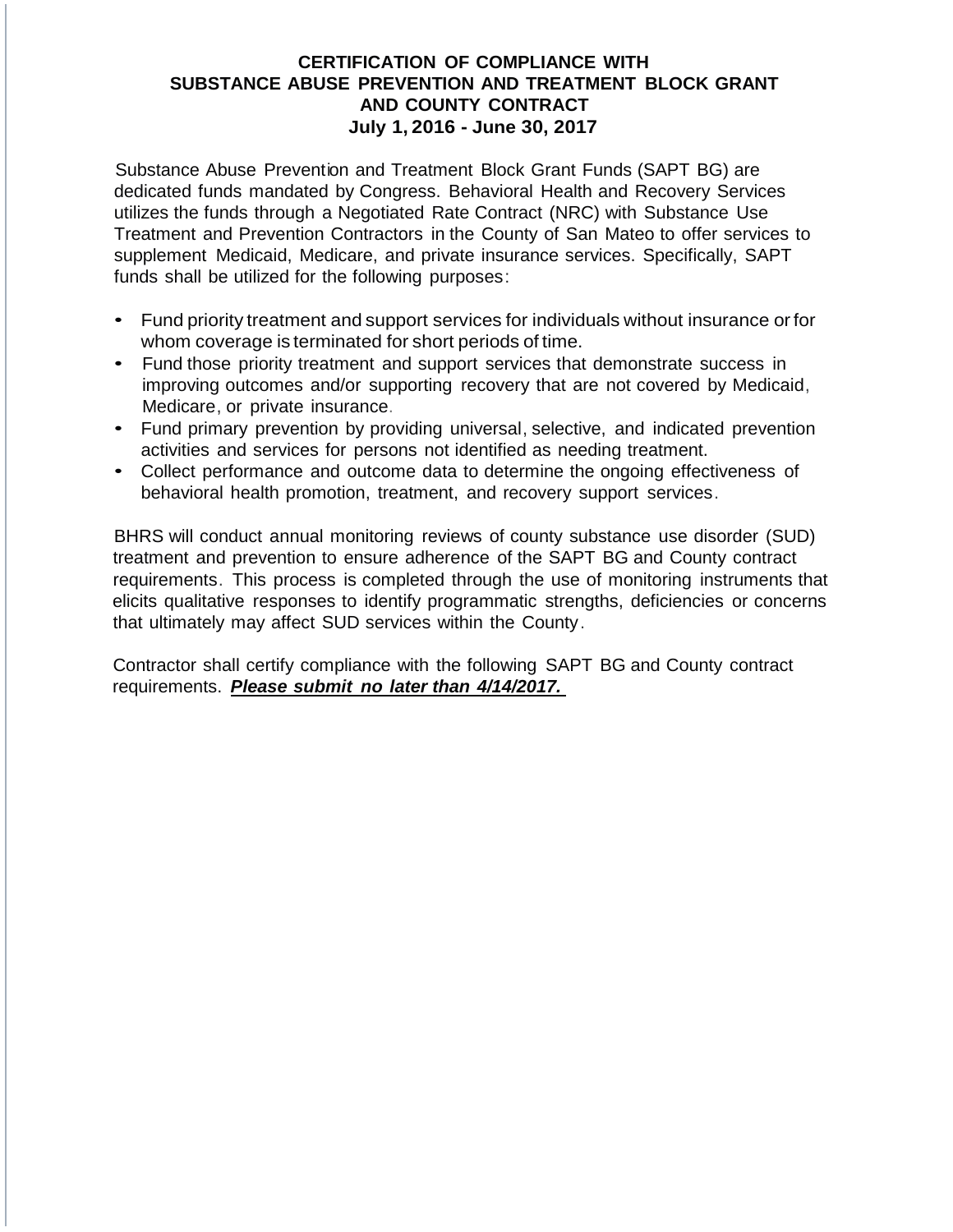# **CERTIFICATION OF COMPLIANCE WITH**

SUBTANCE ABUSE PREVENTION TREATMENT BLOCK GRANT AND SAN MATEO COUNTY BEHAVIORAL HEALTH AND RECOVERY SERVICES DIVISION CONTRACT WITH

# **CONTRACTOR**

**I hereby certify under penalty of perjury that the following certifications, claims statements, and attachments are true and correct.**

- 1. Expenditures of SAPT Block Grant Funds
- 2. Restrictions of Expenditures of SAPT Block Grant Funds
- 3. Payment of Last Resort
- 4. Compliance with OMB Circular A-133
- 5. Counselor Certification
- 6. Continuing Education for Employees
- 7. Nondiscrimination in Employment Services
- 8. Access of Services for Persons with Disabilities
- 9. Confidentiality of Client Treatment Records and other Information
- 10. Provision of Tuberculosis Services
- 11. Human Immunodeficiency Virus (HIV) Early Intervention Services (EIS)
- 12. Charitable Choices Policy
- 13. Compliance with Data Standards
- 14. Trafficking Victims Protection Act (TVPA) requirements

**Print Name Title**

**Signature Date**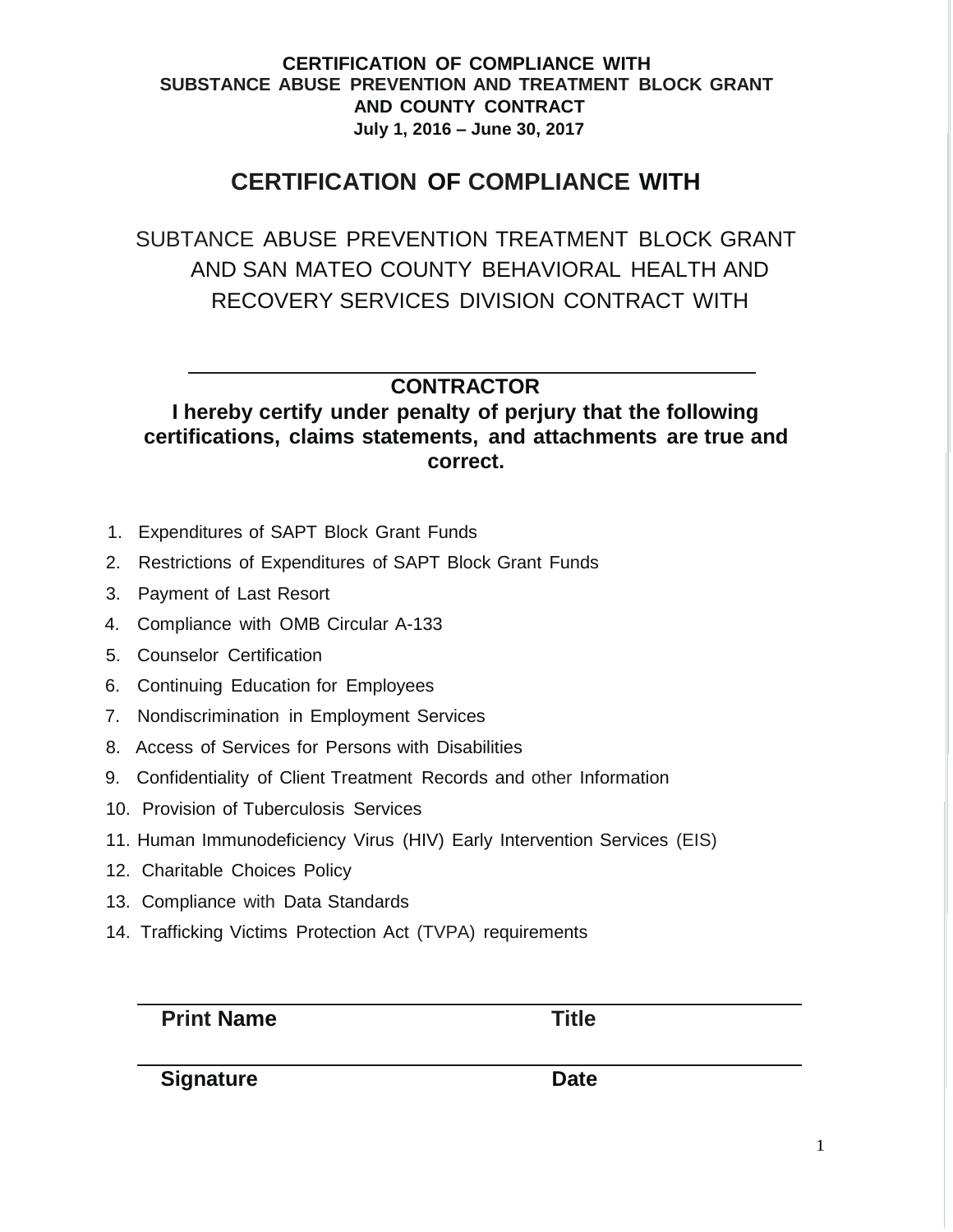#### **CERTIFICATION REGARDING EXPENDITURES OF SAPT BG FUNDS (1)**

 $\Box$  I hereby certify the policies, procedures, and practices are in place to ensure compliance with the terms of the County Contract and the SAPT BG guidelines with regard to compliance with the Expenditure of the SAPT BG funds.

Contractor receiving SAPT Block Grant funds shall comply with the financial management standards contained in Title 45, CFR, Part 92, Sections 92.20(b)(1) through  $(6)$ ; Title 45 CFR, Part 74, Sections 74.21 $(b)(1)$  through  $(4)$  and  $(b)(7)$ , and Title 45 CFR, Part 96, Section 96.30.

Contractors shall track obligations and expenditures by individual SAPT Block Grant award, including, but not limited to, obligations and expenditures for primary prevention, services to pregnant women and women with dependent children , and HIV early intervention services . "Obligations" shall have the same meaning as used in Title 45 CFR, Part 92, and Section 92.3.

 $\Box$  Not applicable

 $\Box$  Iam unable to certify as to the existence of the afore-mentioned policies, practices, and procedures due to the following reasons: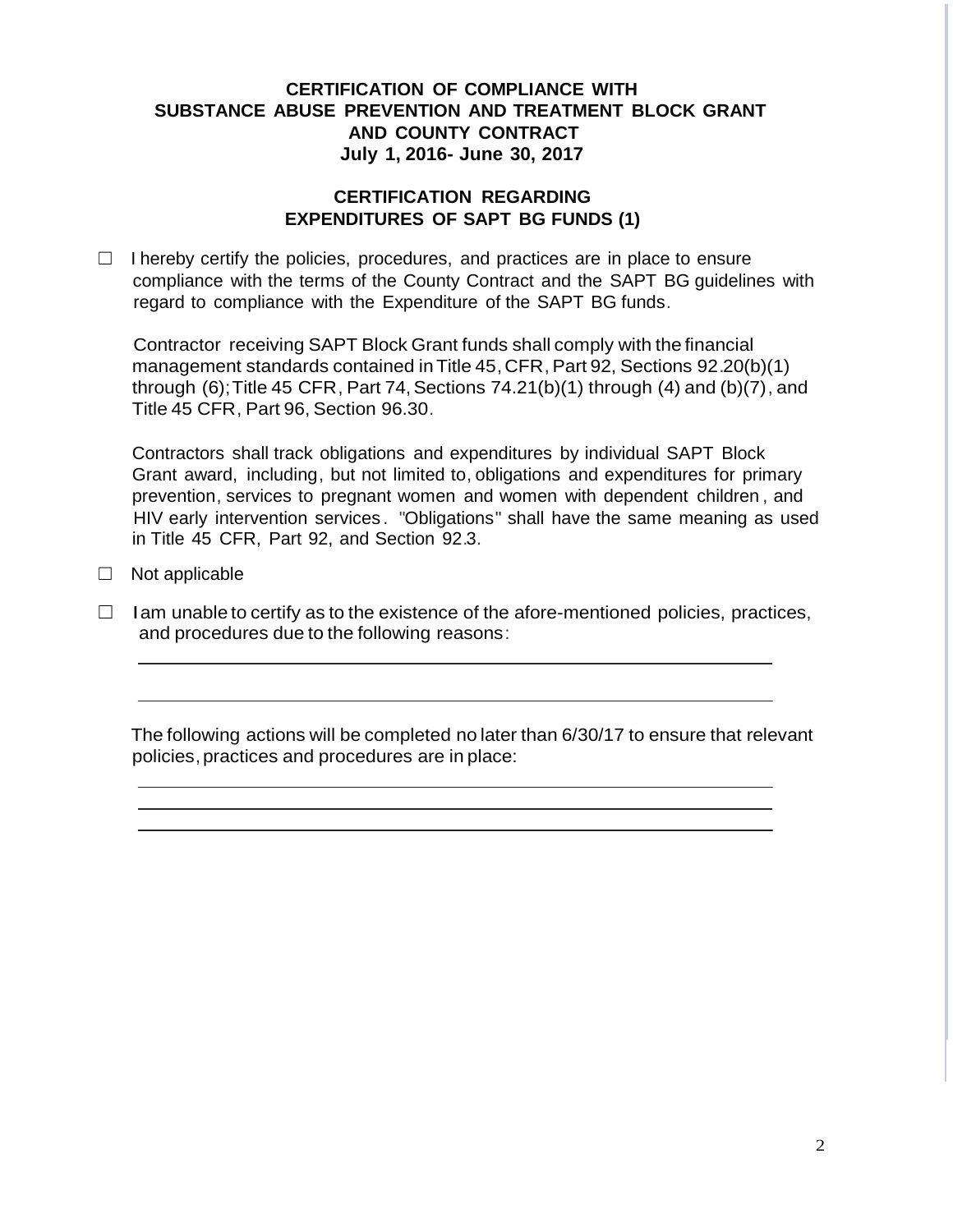#### **CERTIFICATION REGARDING RESTRICTIONS ON EXPENDITURES OF SAPT BG FUNDS** (2)

 $\Box$  I hereby certify the policies, procedures, and practices are in place to ensure compliance with the terms of the County Contract and the SAPT BG guidelines with regard to compliance with the Restrictions on Expenditures of the SAPT BG funds.

According to Title 45, Code of Federal Regulations §96.135 SAPT Block Grant funds shall not be expended on the following activities to:

- A. Provide inpatient hospital services, except as provided under paragraph (c) of thissection;
- B. Make cash payments to intended recipients of health services ;
- C. Purchase or improve land, purchase, construct, or permanently improve any building or facility, or purchase major medical equipment ;
- D. Satisfy any requirements for the expenditure of non-Federal funds as a condition for the receipt of Federal funds;
- E. Provide financial assistance to any entity other than a public or non-profit private entity;
- F. Provide individuals with hypodermic needles or syringes so that such individuals may use illegal drugs.
- G. To pay salaries in excess of Level of the Federal Senior Executive pay scale as stated http://grants .nih.gov/grants/guide/notice-files/not98-012 .html does not expend SAPT Block Grant funds to provide treatment services in penal or correctional institutions of the State as stated under 45 CFR, Section §96.135  $(b)(2)$ .
- $\Box$  Not applicable
- $\Box$  Iam unable to certify as to the existence of the afore-mentioned policies, practices, and procedures due to the following reasons: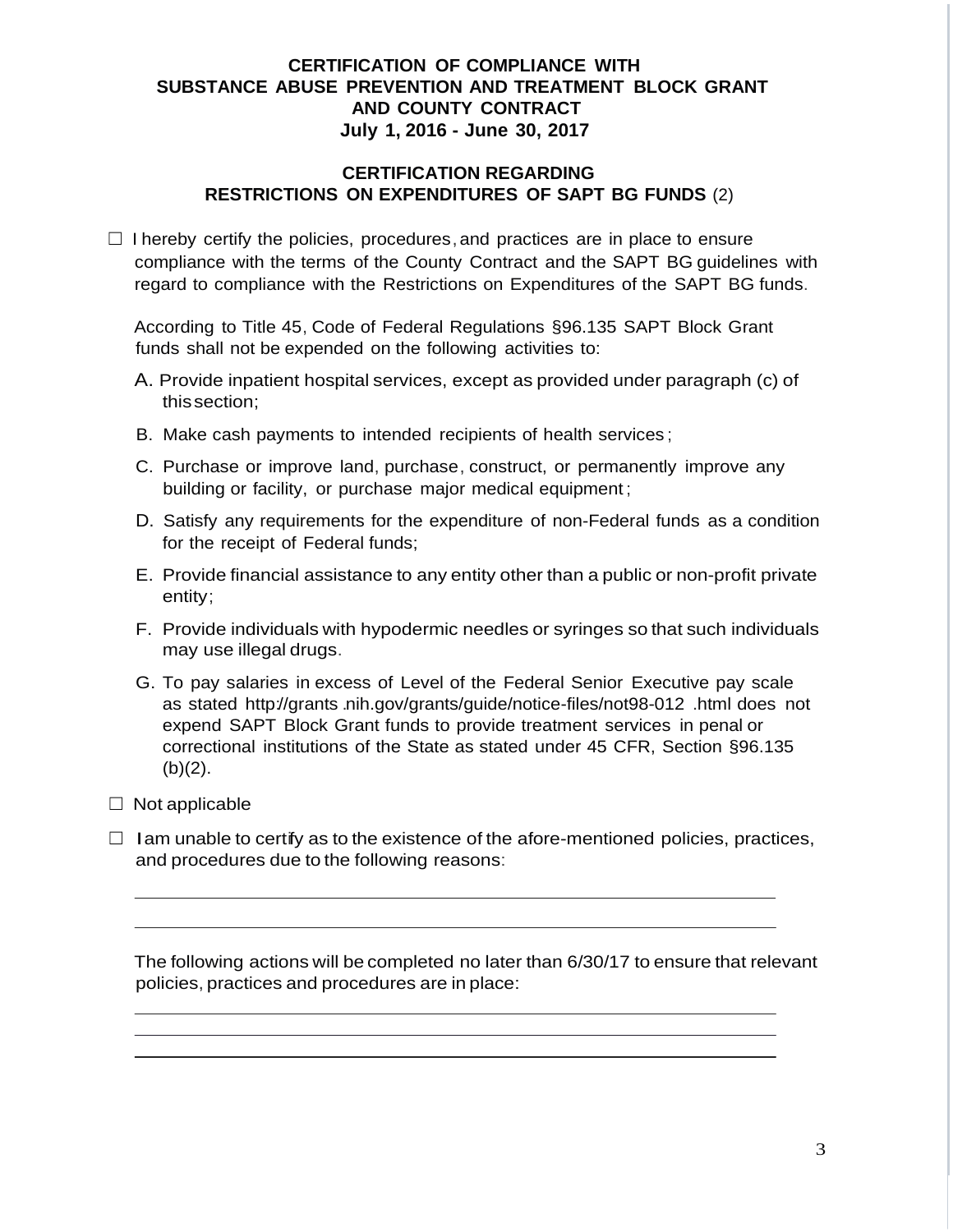#### **CERTIFICATION OF COMPLIANCE WITH SUBSTANCE ABUSE PREVENTION AND TREATMENT BLOCK GRANT AND COUNTY CONTRACT July 1, 2016 - June 30, 2017 CERTIFICATION REGARDING PAYMENT OF LAST RESORT** (3)

 $\Box$  I hereby certify the policies, procedures, and practices are in place to ensure compliance with the terms of the County Contract and the SAPT BG guidelines with regard to compliance with Payment of Last Resort.

Contractor shall ensure compliance with the terms of the County Contract with regard to expenditure of SAPT BG funds as the "payment of last resort" for services for Pregnant and Parenting Women, Tuberculosis, and HIV. Title 45, Code of Federal Regulations, Part 96, Section 96.137 states:

"The Block Grant money that may be spent for Sec. 96.124(c) and (e) 96.127 and 96.128 is governed by this section which ensures that the grant will be the "payment of last resort." The entities that receive funding under the Block Grant and provide services required by the above-referenced sections shall make every reasonable effort, including the establishment of systems for eligibility determination, billing, and collection, to: (1) Collect reimbursement for the costs of providing such services to persons who are entitled to insurance benefits under the Social Security Act, including programs under title XVIII and title XIX, any State compensation program, any other public assistance program for medical expenses, any grant program, any private health insurance, or any other benefit program; and (2) Secure from patients or clients payments for services in accordance with their ability to pay."

- $\Box$  Not applicable
- $\Box$  I am unable to certify as to the existence of the afore-mentioned policies, practices, and procedures due to the following reasons: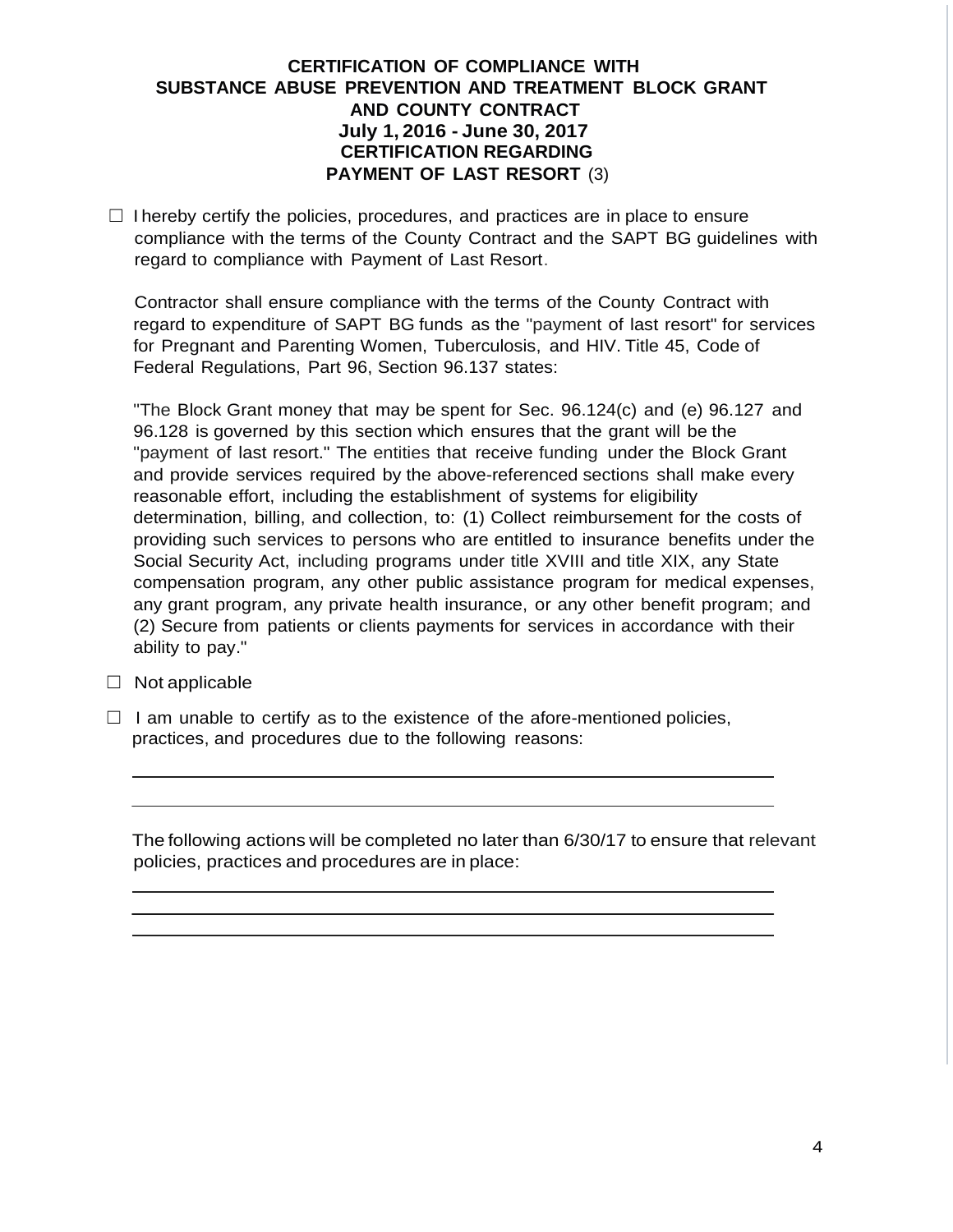#### **CERTIFICATION REGARDING COMPLIANCE WITH OMB CIRCULAR A-133 (4)**

 $\Box$  I hereby certify the policies, procedures, and practices are in place to ensure compliance with the terms of the County Contract and the SAPT BG guidelines with regard to compliance with OMB Circular A-133.

Contractor shall ensure compliance with the terms of the County Contract with regard to Pursuant to OMB Circular A-133. Pursuant to OMB Circular A-133, Contractors expending \$500,000 or more in federal funds in a fiscal year have a single or program-specific audit performed with respect to the funds.

Office of Management and Budgets (OMB) Circular A-133 is issued pursuant to the Single Audit Act of 1984, P.L. 98-502, and the Single Audit Act Amendments of 1996, P.L. 104-156. It sets forth the standards for obtaining consistency and uniformity among Federal agencies for the audit of states, local governments, and non-profit organizations expending Federal awards.

- $\Box$  Not applicable
- $\Box$  I am unable to certify as to the existence of the afore-mentioned policies, practices, and procedures due to the following reasons: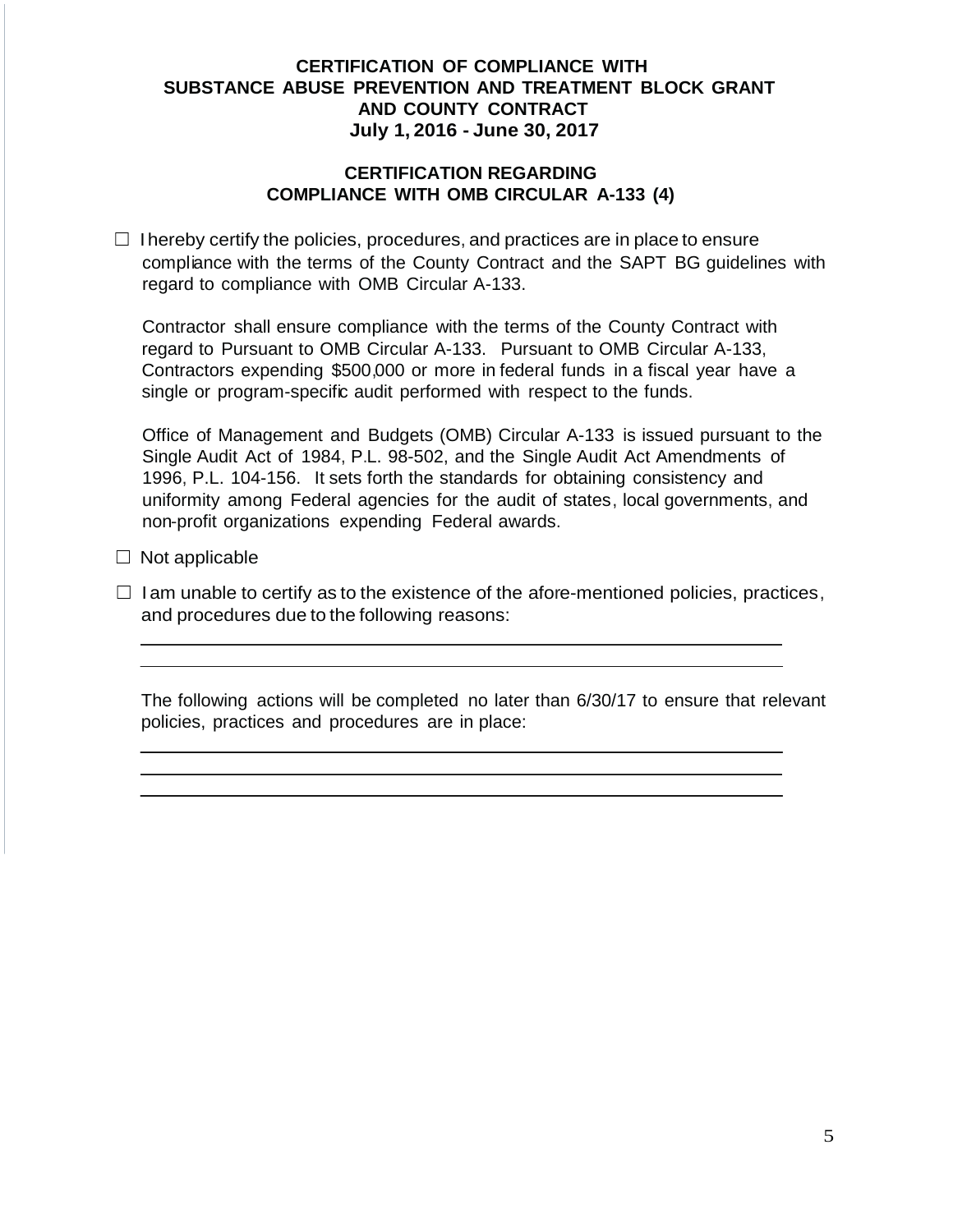#### **CERTIFICATION REGARDING COUNSELOR CERTIFICATION (5)**

 $\Box$  I hereby certify the policies, procedures, and practices are in place to ensure compliance with the terms of the County Contract and the SAPT BG guidelines with regard to compliance with Counselor Certification.

Contractors providing direct substance use treatment services shall be in compliance with Title 9, CCR, Division 4, Chapter 8, §13000. Contractor shall update and maintain the BHRS staff roster to track counselor certification and therapist requirements in accordance with contract requirements. All individuals providing counseling services in an alcohol or other drug program, to all organizations certifying AOD counselors, and to all AOD programs, as defined in Section 13005

(A) (2) "Certified AOD Counselor" means an individual certified by a certifying organization pursuant to Section 13035; and "Counseling services" means any of the following activities:

- A. Evaluating participants', patients', of residents' AOD treatment or recovery needs, including screening prior to admission, intake, and assessment of need for services at the time of admission;
- B. Developing and updating of a treatment or recovery plan;
- C. Implementing the treatment or recovery plan;
- D. Continuing assessment and treatment planning;
- E. Conducting individual counseling sessions, group counseling sessions,face-toface interviews,or counseling for families, couples, and other individuals significant in the life of the participants, patients, or residents, and
- F. Documenting counseling activities, assessment, treatment and recovery planning, clinical reports related to treatment provided, progress notes, discharge summaries, and all other client related data. Title 9, CCR, Division 4, Chapter 8, §10125 states (a) Program staff who provide counseling services (as defined in Section 13005) shall be licensed, certified, or registered to obtain certification or licensure pursuant to Chapter 8 Section 13000.
- $\Box$  I am unable to certify as to the existence of the afore-mentioned policies, practices, and procedures due to the following reasons: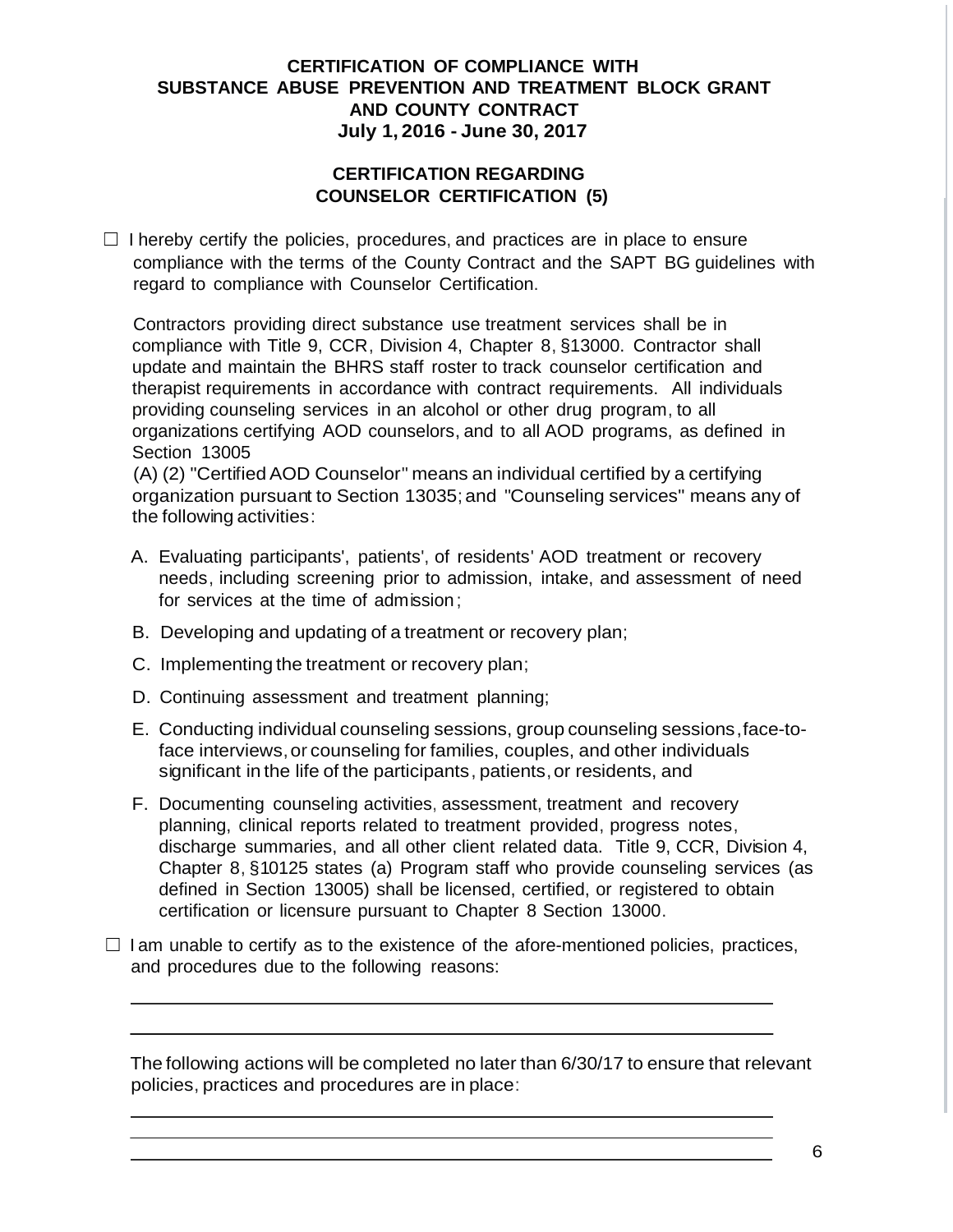#### **CERTIFICATION REGARDING CONTINUING EDUCATION FOR EMPLOYEES** (6)

 $\Box$  As a BHRS-AOD contractor, I hereby certify the policies, procedures, and practices are in place to ensure compliance with the terms of the County Contract and the SAPT BG guidelines with regard to compliance Continuing Education.

Contractor shall comply with Title 45, Code of Federal Regulations §96.132(b). With respect to any facility for treatment services or prevention activities that is receiving amounts from a Block Grant, continuing education in such services or activities (or both, as the case may be) shall be made available to employees of the facility who provide the services or activities. BHRS will ensure that such programs include a provision for continuing education for employees in the agency budget and monitoring efforts.

 $\Box$  I am unable to certify as to the existence of the afore-mentioned policies, practices, and procedures due to the following reasons: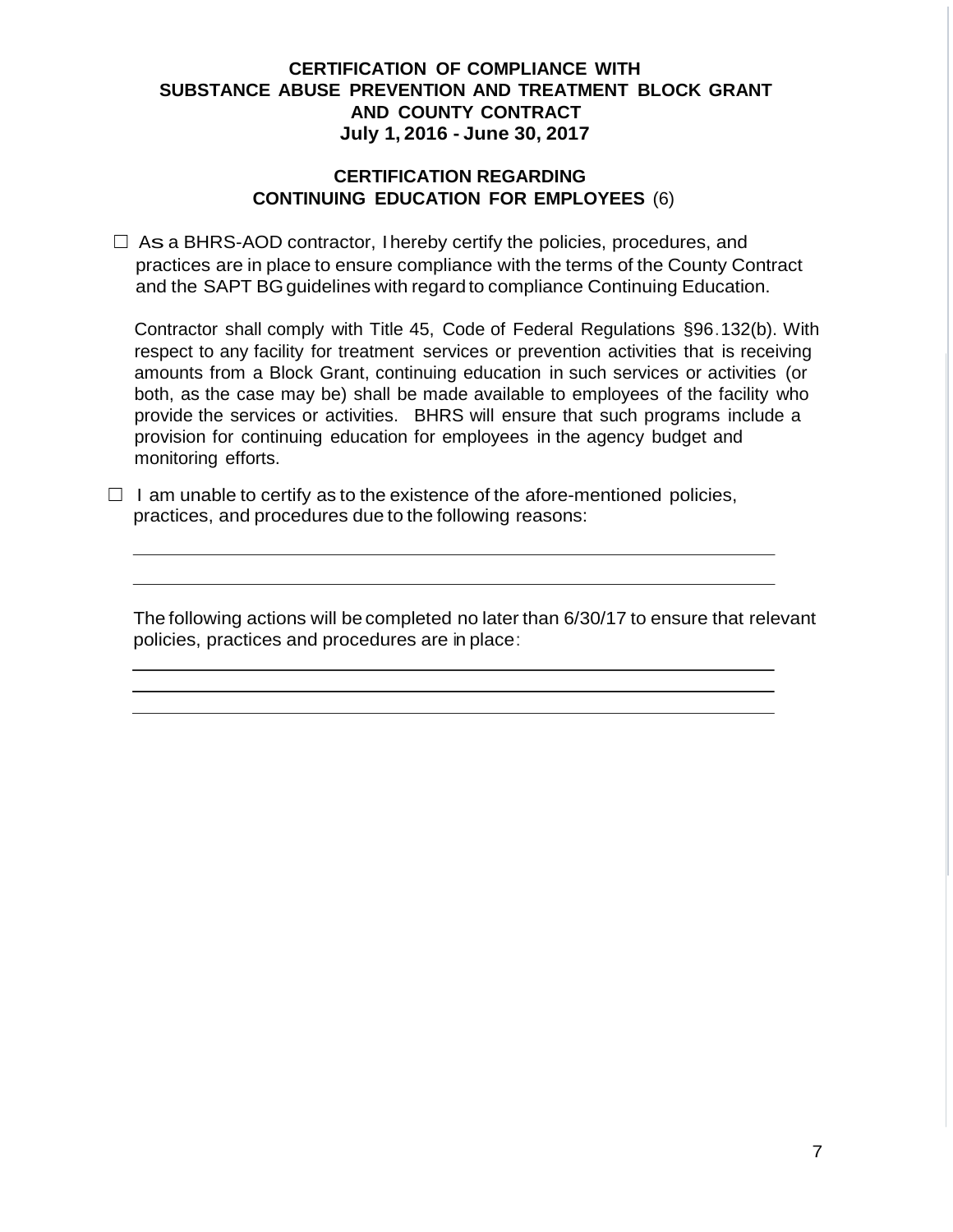#### **CERTIFICATION REGARDING NONDISCRIMINATION IN EMPLOYMENT AND SERVICES (7)**

 $\Box$  As a BHRS-AOD contractor, I hereby certify the policies, procedures, and practices are in place to ensure compliance with the terms of the County Contract and the SAPT BG guidelines with regard to compliance with the Nondiscrimination in Employment and Services.

Contractor shall not unlawfully discriminate against, or deny equal opportunity for any person on the basis of race, color, creed, national origin, sex, age, or physical, sensory, cognitive, or mental disability. Reasonable accommodations and accessible services must be provided for persons with disabilities according to the County Contract.

Contractor shall post notices available to all employees and applicants for employment setting forth the provisions of Equal Employment Opportunity Act in conformance with Federal Executive Order No. 11246; and Section 503 of the Rehabilitation Act of 1973 (as amended).

Contractor shall, on a cycle of at least every three years, assess, monitor, and document each subcontractor's compliance with Section 504 of the Americans with Disability Act of 1973 (as amended) and Americans with Disabilities Act of 1990 to ensure the recipients/beneficiaries and intended recipients/beneficiaries of services are provided services without regard to physical or mental disability. Contractor shall include the nondiscrimination and compliance provisions in all subcontracts.

Contractor must ensure that no federal or state funds are used for sectarian worship, instruction, or proselytization. No state funds are used to provide direct, immediate, or substantial support to any religious activity.

 $\Box$  Iam unable to certify as to the existence of the afore-mentioned policies, practices, and procedures due to the following reasons: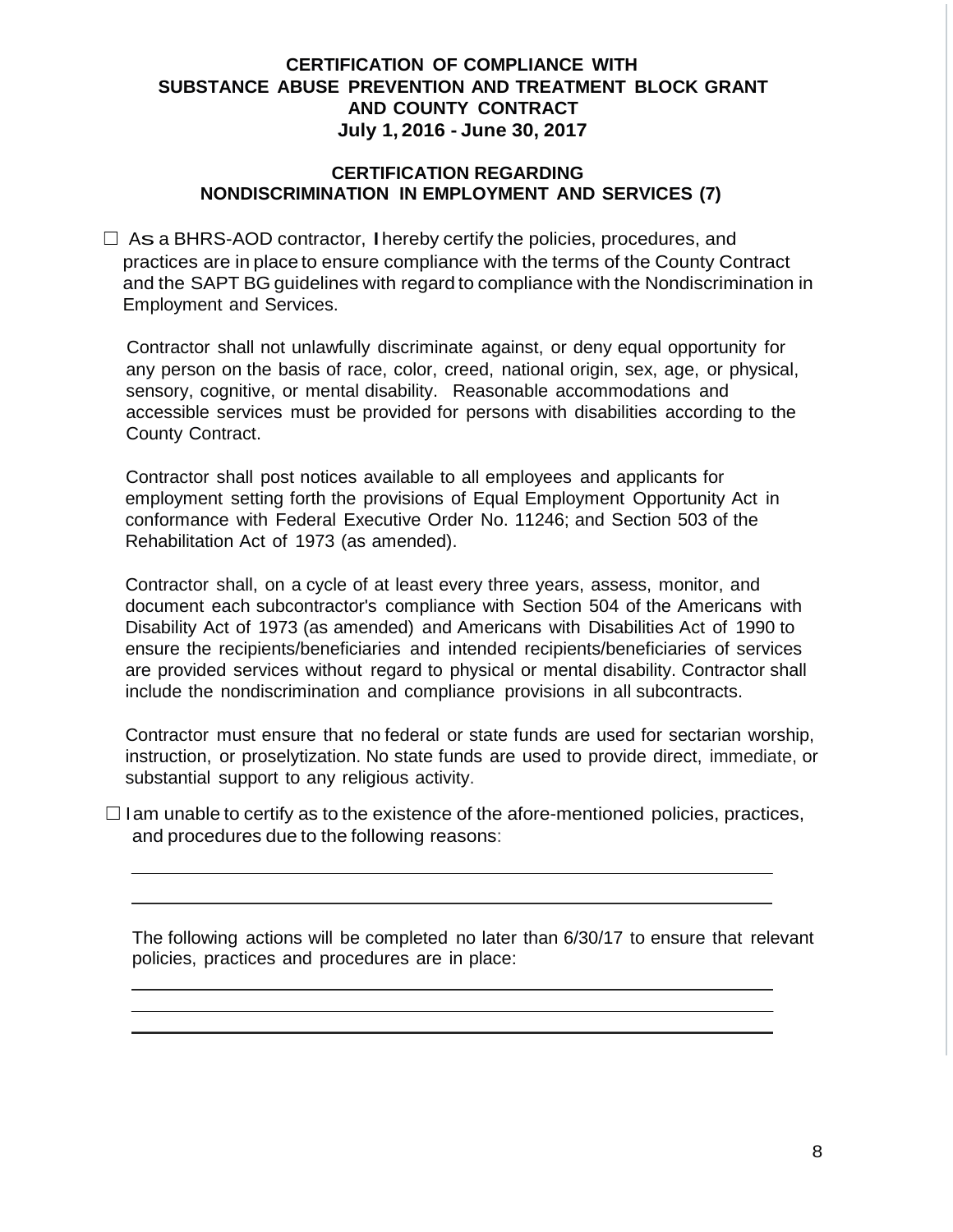#### **CERTIFICATION REGARDING ACCESS OF SERVICES FOR PERSONS WITH DISABILITIES (8)**

 $\Box$  As a BHRS-AOD contractor, I hereby certify the policies, procedures, and practices are in place to ensure compliance with the terms of the County Contract and the SAPT BG guidelines with regard to compliance with Access of Services for Persons with Disabilities.

Contractor shall adhere with the requirements of the Americans with Disabilities Act (ADA), Section 504, and the Unruh Civil Rights Act, ensuring that all substance abuse prevention, treatment and recovery programs be accessible to people with disabilities to the fullest extent possible. Contractor is also required to adhere to ADP Bulletin 09-05,and with the San Mateo County Alcohol and Other Drug Services AOD Policy No. 01-2010.

 $\Box$ I am unable to certify as to the existence of the afore-mentioned policies, practices, and procedures due to the following reasons: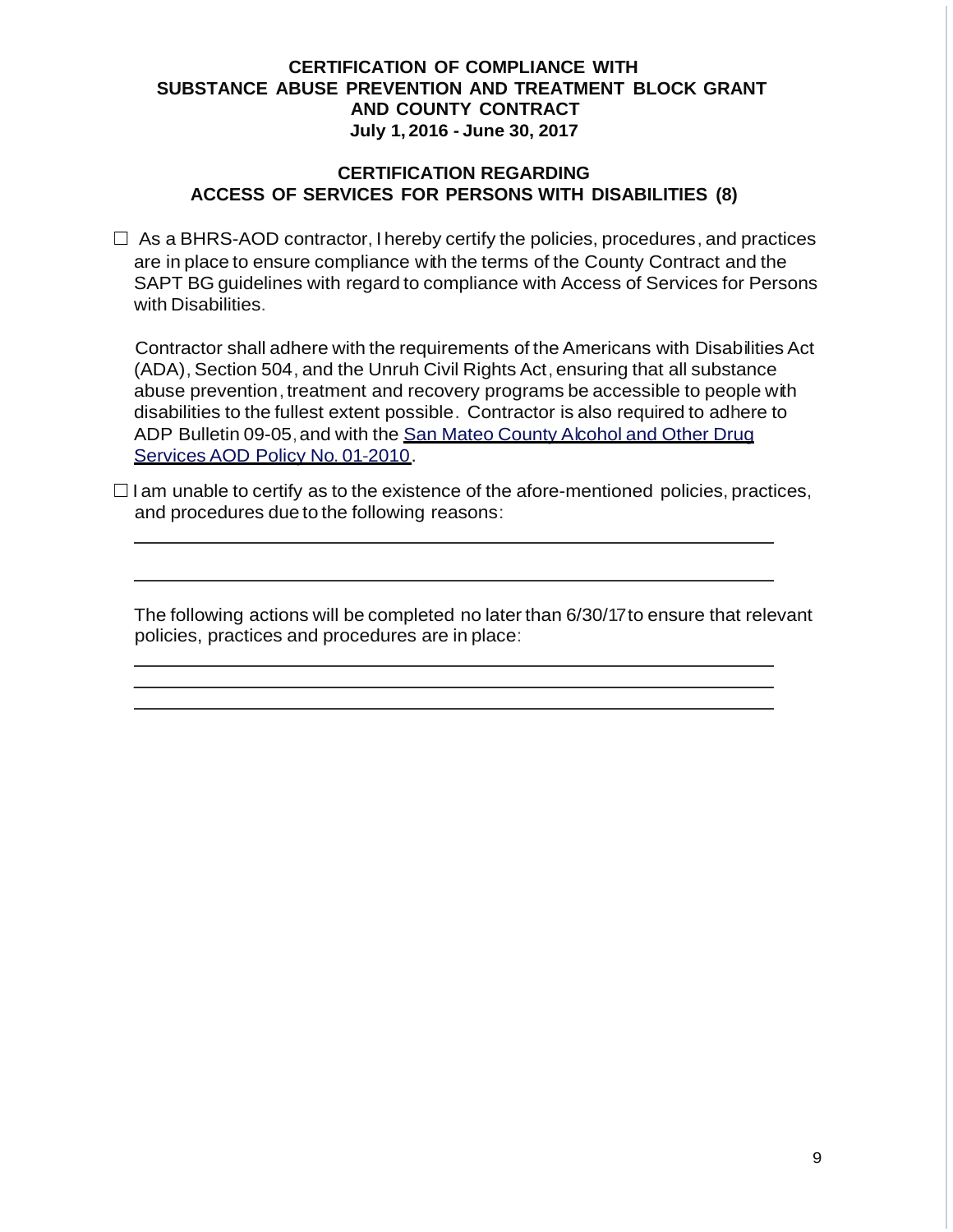#### **CERTIFICATION REGARDING CONFIDENTIALITY OF CLIENT TREATMENT RECORDS AND OTHER INFORMATION (9)**

 $\Box$  As a BHRS-AOD contractor, I hereby certify the policies, procedures, and practices are in place to ensure compliance with the terms of the County Contract and the SAPT BG guidelines with regard to compliance with Confidentiality of Client Treatment Records and Other Information.

Contractor agrees to implement administrative, physical, and technical safeguards that reasonably and appropriately protect the confidentiality, integrity, and availability of all confidential information that it creates, receives, maintains or transmits. Contractor will provide the State with information concerning such safeguards upon request.

Contractor will fully comply with all applicable laws, regulations and mandates governing Confidentiality of Alcohol and Drug Abuse Patient Records, including but not limited to 42 C.F.R. Part 2, the Health Insurance Portability and Accountability Act of 1996 ("HIPAA"), 45 C.F.R. parts 160 and 164, and applicable sections of the California Health & Safety Code Sections 11812 and 11845.5 and 123110 through 123149.5, Welfare and Institutions Code Section 14100.2 and Title 22 California Code of Regulations .

 $\Box$  I am unable to certify as to the existence of the afore-mentioned policies, practices, and procedures due to the following reasons: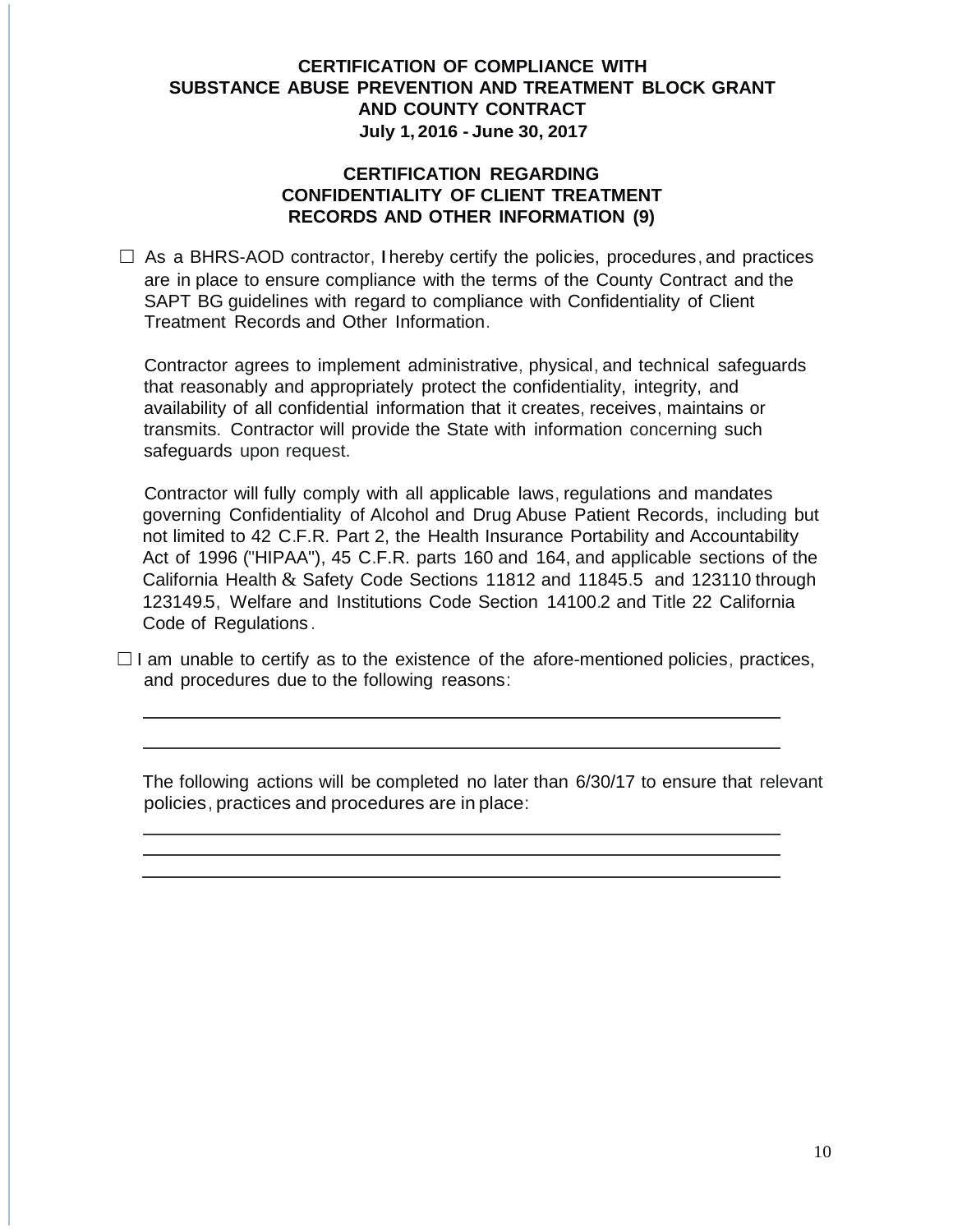# **CERTIFICATION REGARDING PROVISION OF TUBERCULOSIS SERVICES (10) And**

**Human Immunodeficiency Virus (HIV) Early Intervention Services (EIS) (11)**

 $\Box$  As a BHRS-AOD contractor, I hereby certify the policies, procedures, and practices are in place to ensure compliance with the terms of the County Contract and the SAPT BG guidelines with regard to compliance with the Provision of Tuberculosis Services.

Contractor shall directly or through arrangements with other public or nonprofit private entities, routinely make available tuberculosis services to each individual receiving treatment for such abuse.

In the case of an individual in need of services and the lack of the capacity of the program to admit the individual, will refer the individual to another provider of tuberculosis services, andwill implement infection control procedures established by the principal agency of a State for substance abuse, in cooperation with the Health System/Tuberculosis Control Officer.

 $\Box$  As a BHRS-AOD contractor, I hereby certify the policies, procedures, and practices are in place to ensure compliance with the terms of the County Contract and the SAPT BG guidelines with regard to compliance with the Provision of HIV services as a part of the substance use disorder (SUD) program structure.

Contractor shall assure staff is trained annually. Coordination and consulting with the San Mateo County HIV program for the availability of testing, education and culturally sensitive materials to all individuals seeking SUD treatment services.

 $\Box$  I am unable to certify as to the existence of the afore-mentioned policies, practices, and procedures due to the following reasons: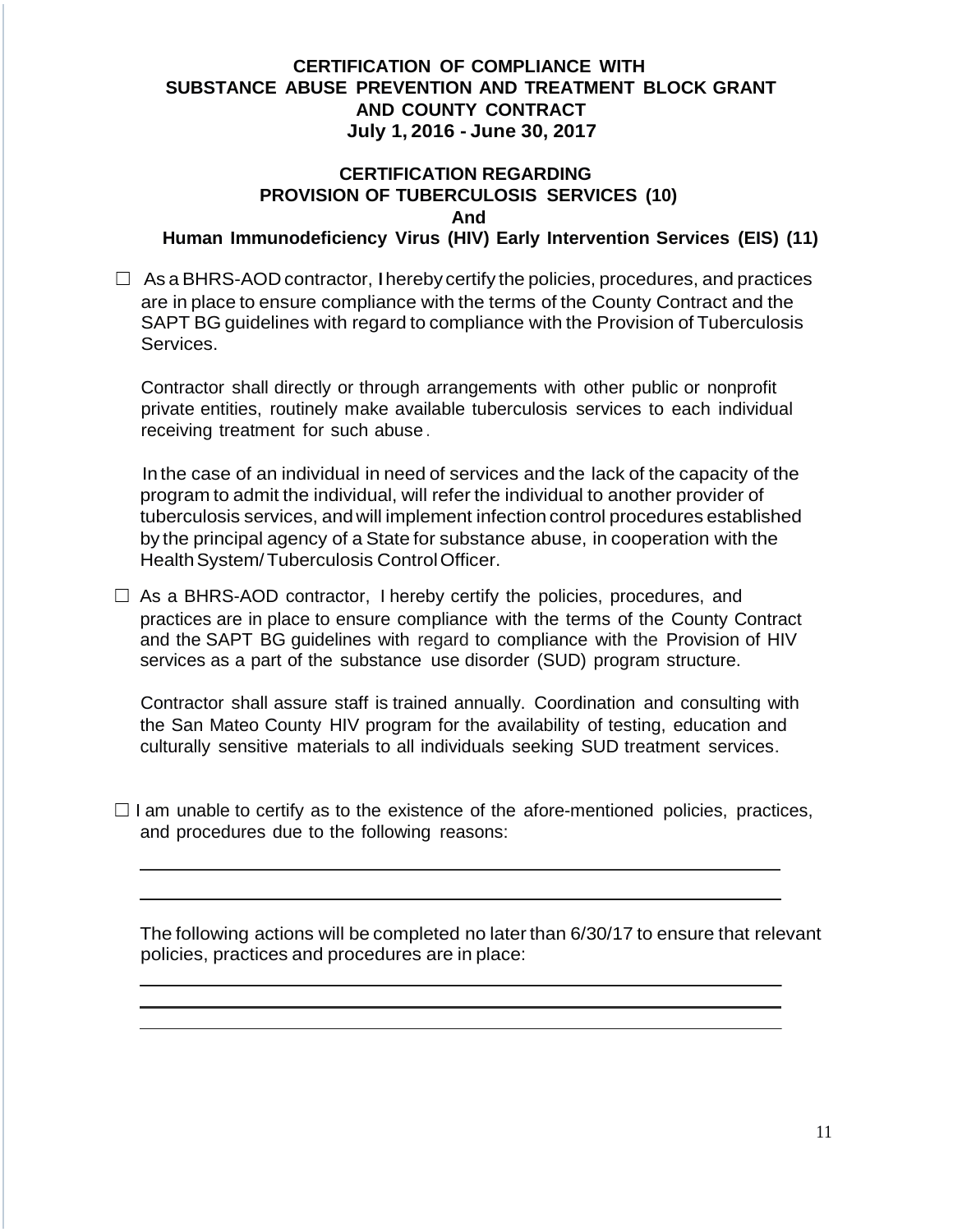# **CERTIFICATION REGARDING CHARITABLE CHOICE POLICY (12)**

 $\Box$  As a BHRS-AOD contractor, I hereby certify the policies, procedures, and practices are in place to ensure compliance with the terms of the County Contract and the SAPT BG guidelines with regard to compliance with the Charitable Choice Policy.

Contractor shall identify if they consider itself a faith based program or any who consider any part of their program to which clients are admitted a faith based program. Contractor shall assure that faith based services are in full compliance with Charitable Choice regulations 42 CFR Part 54. The Contractor shall ensure that all incoming clients are informed of the availability of the option of selecting another provider. The Contractor with faith based services to which clients are admitted shall report to BHRS in their quarterly reports.

 $\Box$ I am unable to certify as to the existence of the afore-mentioned policies, practices, and procedures due to the following reasons: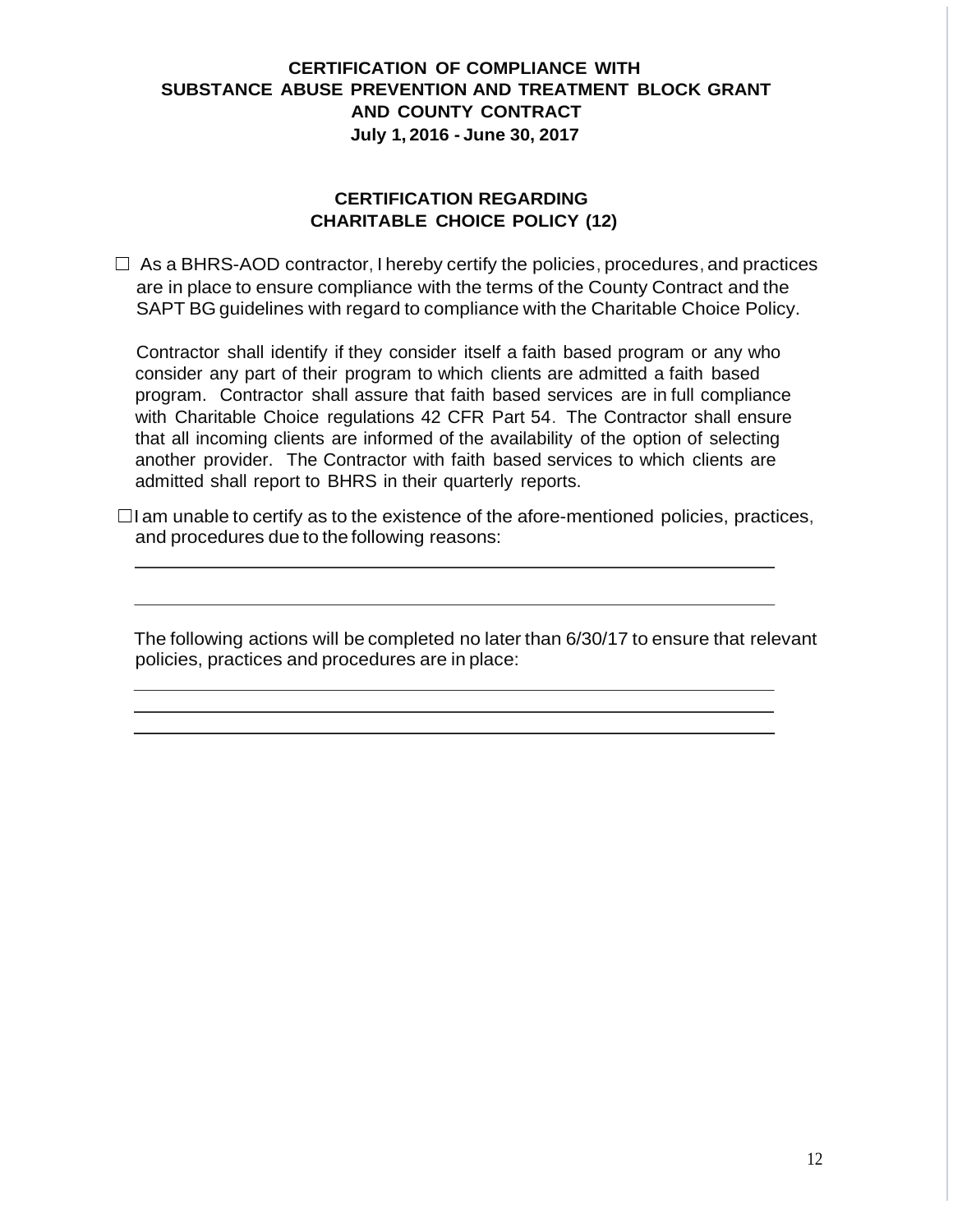#### **CERTIFICATION REGARDING COMPLIANCE WITH DATA STANDARDS (13)**

 $\Box$  As a BHRS-AOD contractor, I hereby certify the policies, procedures, and practices are in place to ensure compliance with the terms of the County Contract and the SAPT BG guidelines with regard to Data Standards.

Contractor agrees to adhere to SAPT BG and County Contract data compliance requirements. Contractor shall:

- A. Submit a monthly Drug and Alcohol Treatment Access Report (DATAR) to the State by the tenth (10th) of every report month. The DATAR website can be access at [http://www.](http://www/)dhcs.ca.gov/provgovpart/Pages/DATAR.aspx
- B. Enter CalOMS client treatment data intoAVATAR monthly, no later than the tenth (1Oth) of the month following the report month to ensure timely submission to the CalOMS ITWSwebsite.
- C. Complete an annual update for client records that are outstanding twelve (12) or more months.
- Discharges shall be completed in AVATAR no later than the tenth (10<sup>th</sup>) of D. Ensure client discharges have been completed appropriately in CalOMS TX. the month following the discharge month.
- $\Box$  Iam unable to certify as to the existence of the afore-mentioned policies, practices, and procedures due to the following reasons: \_\_\_\_\_\_\_\_\_\_\_\_\_\_\_\_\_\_\_\_\_\_\_\_\_\_\_\_\_\_\_\_\_\_\_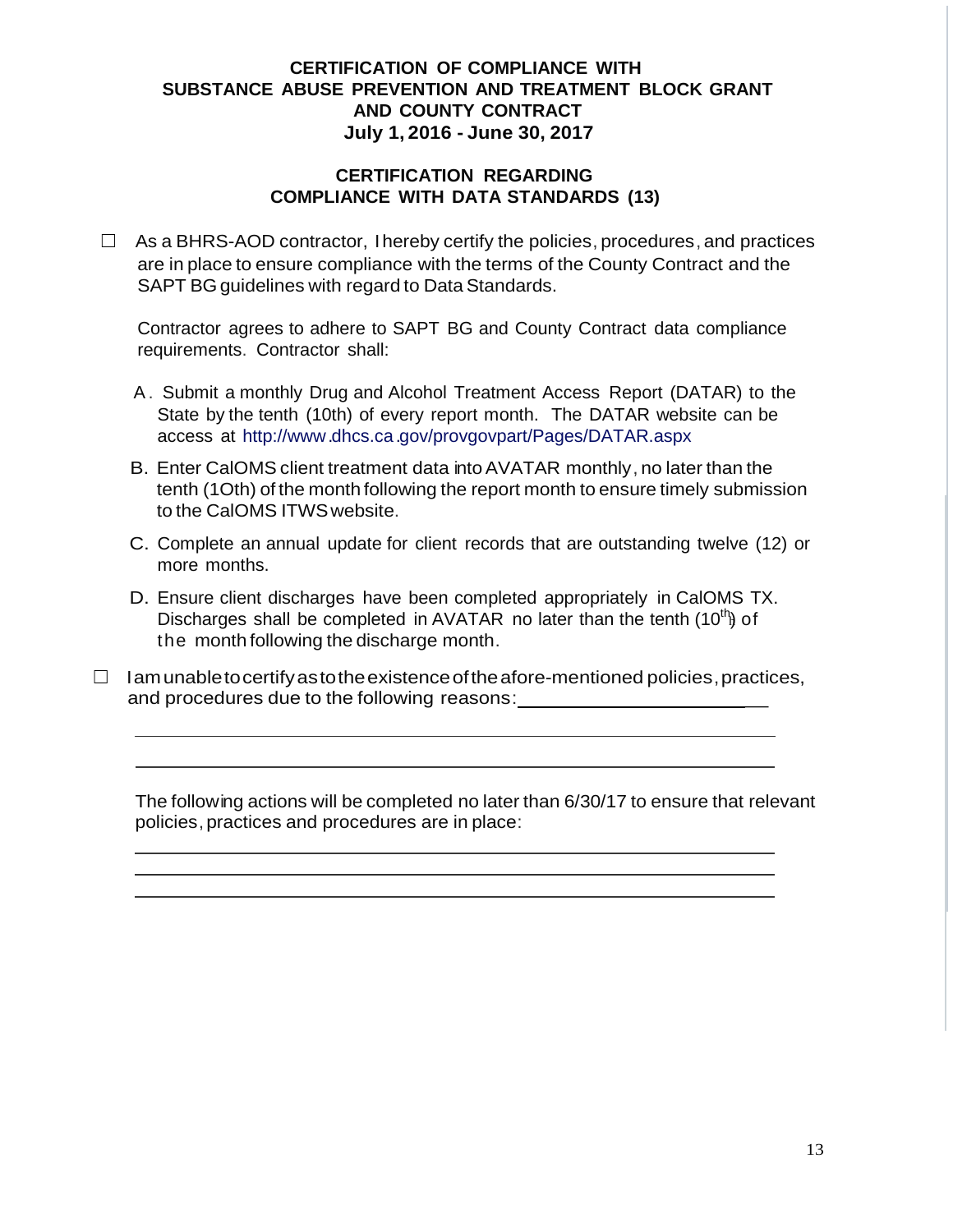#### **CERTIFICATION REGARDING COMPLIANCE WITH TRAFFICKING VICTIMS PROTECTION ACT OF 2000 (14)**

 $\Box$  As a BHRS-AOD contractor, I hereby agree to and certify that policies, procedures, and practices are in place to ensure compliance with the terms of the County Contract and compliance with the Trafficking Victims Protection Act of 2000, Section 106 (g) as amended (22 U.S.C 7104). I understand that the County shall terminate the contract without penalty should the contractor or subcontractor engage in severe forms of trafficking in persons, or procures a commercial sex act during the period of time that the grant, contract, or cooperative agreement is in effect, or uses forced labor in the performance of the grant, contract, or cooperative agreement.

 $\Box$ I am unable to certify as to the existence of the afore-mentioned policies, practices, and procedures due to the following reasons: \_\_\_\_\_\_\_\_\_\_\_\_\_\_\_\_\_\_\_\_\_\_\_\_\_\_\_\_\_\_\_\_\_\_\_